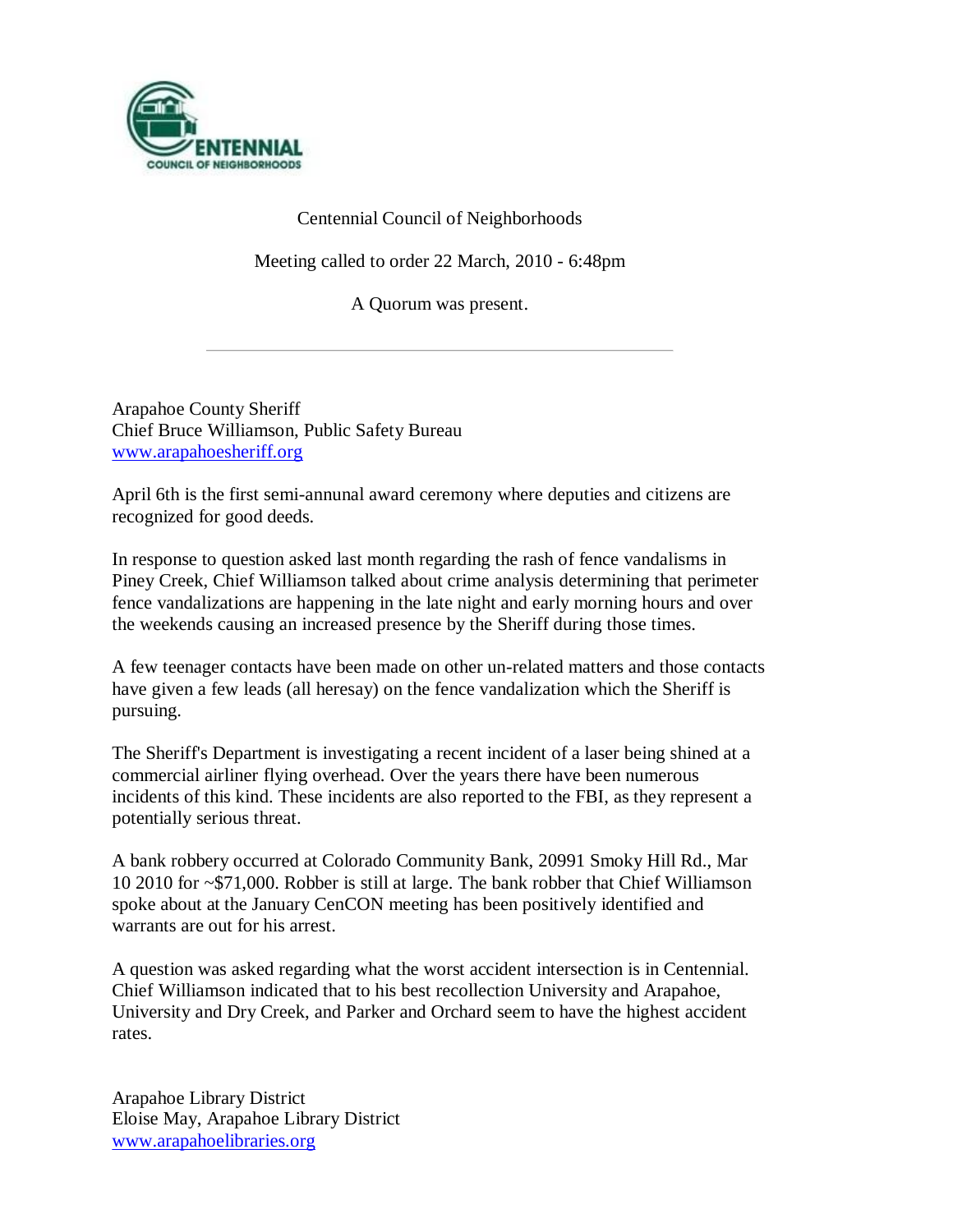April is "Into the Future" month. The Dewey details upcoming programs about the future such as "Destination Mars". Thomas Frey, a local futurist with the DaVinci Institute, keeps his eye on what's coming in the future. The Dewey also details other fun, upcoming programs such as, "What's in the Metro Area's Future", "Wind Energy for the Future", "Sci-Fi/Fantasy Writing" and others. (See the Dewey for dates and times)

There are over 800 ebook titles available by popular demand. The ebooks can be read on the Sony reader, Barnes and Noble Nook or any e-reader that supports EPUB and protected PDF format. The Apple iPad and the Amazon Kindle do not support these formats at this time. For details on signing-up call 303-LIBRARY.

Eloise is prepared to give a 15 minute Library Presentation in May, June, July, or August to Homeowners Associations upon request.

A question was asked if there was someplace to go for the list of titles the library has for ebooks? Eloise answered that you can call 303-library or search by ebook in the catalog.

Arapahoe Park & Rec District Delos Searle, Asst. Dist Manager [www.aprd.org](http://www.aprd.org/)

Aquatics - summer programs - lookout pool opening this spring

Easter coming up - Egg decorating eggstravaganza - \$5 district \$7 non-district (per family)

Spring Art and Pottery sale April 24th, 9am-4pm. The artwork is amazing!

As asked about last meeting, Delos pointed out that the district boundaries are on the back of the Arapahoe Park and Recreation District Trail Guide, which also details the spring and summer programs.

A question was asked about the drought situation and Delos answered that the water guys for the district think that it's still pretty wet out there, but that the next few months will tell.

Cherry Creek School District Wendy DeBell, Community Coordinator Tustin Amole, Director of Communications [www.ccsd.org](http://www.ccsd.org/)

Tustin talked about how the State is in dire financial straits, and how that affects schools.

The school district is looking at about \$17.7mil in cuts at the moment, but that could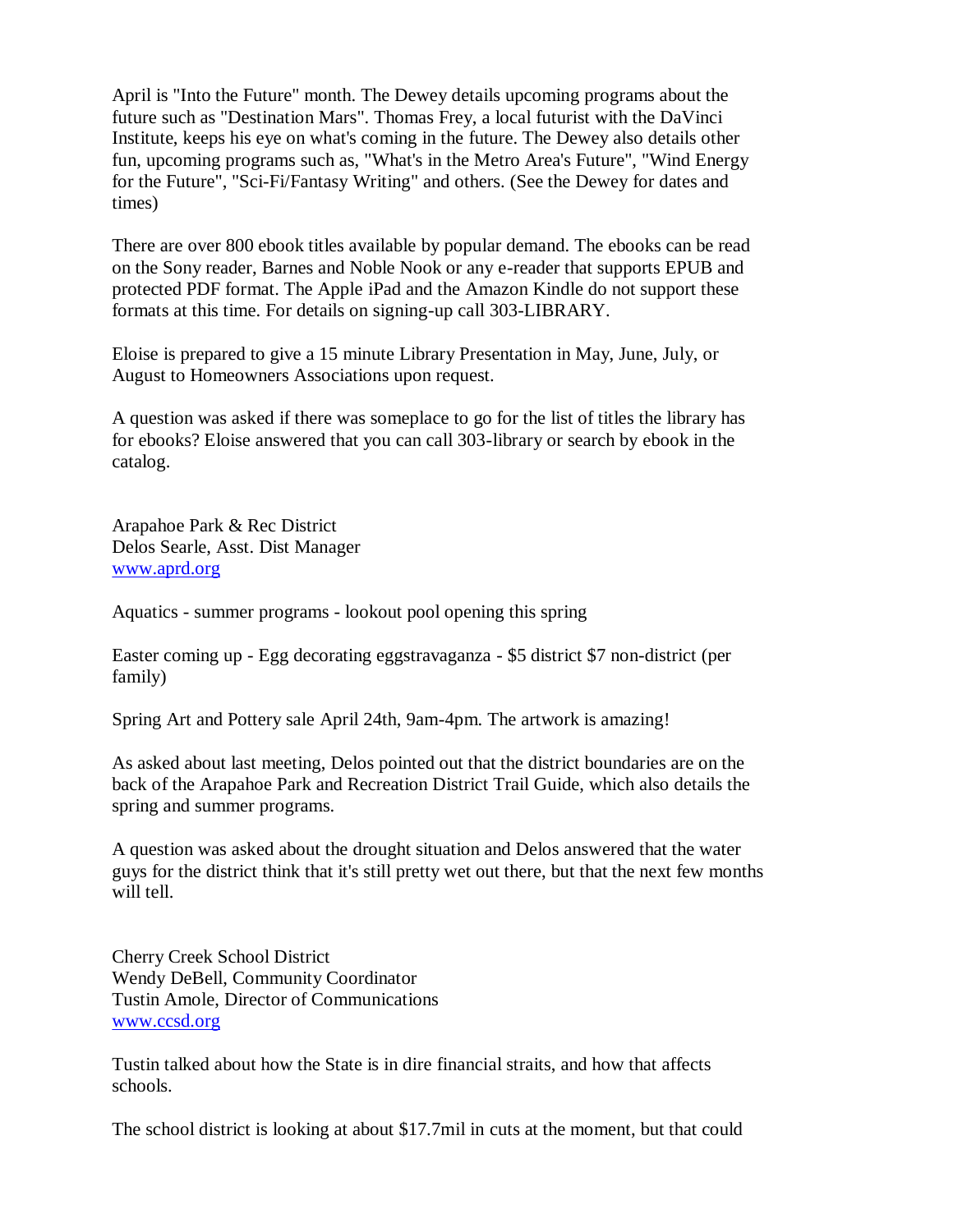change based on the budget that is passed in the legislature in May. As a result, Cherry Creek Schools are holding budget townhalls in April.

- o April 6th, 8th, 14th, and 20th are the dates for the budget townhalls and will be scattered around the school district.
- $\circ$  At the townhalls there will be a Q&A sheet about the budget (handout).
- o There will also be a Funds Glossary (handout) identifying the differences between bond money and budget money.
- o A simple breakdown of how the district spends each dollar:
	- 68% on direct instruction
	- **15%** on indirect instruction
	- 8% on operations and maintenance
	- 4% on central fiscal and community services
	- 4% on transportation
	- <sup>1</sup> 1% on general administration

"Getting to Know Us" brochure - About the school district. Beginning no later than april 5th all the info about the cuts will be online. Proposed cuts and background info concerning those cuts as well as a survey will be available.

"It is very important to us that, not only do you understand what we're talking about, why we are making these recommendations to you, but also that you let us know how you feel about them because YOU ARE the Cherry Creek School District...and you'll have an opportunity to [let us know what's on your mind] both in person and... on the website."

Question was asked what the 17mil represents percentage-wise and was answered that it was about 7.5%. 9mil was already cut from the budget in an effort to reduce costs, but there will be more cuts to the bone. They will not increase class size nor are they looking at lots of layoffs. The school district is looking to reduce staff due to attrition.

Question was asked which percent of CCSD money comes from property tax and what percent comes from the state? 51% from property tax and 49% from state. [This statement was amended later in the meeting to reflect that 49% comes from property taxes and 51% comes from the state.] 17mil in cuts is coming from the state side, which relies heavily on sales tax. Tustin explained that property tax is collected by the state and then equalized back to the district based on the number of students.

Tustin explained the basic difference between bonds and budget. Bonds pay for bricks and mortar, new buildings, upgrades to machinery etc. The general fund (the budget) is to operate schools with, pay salaries, buy books and equipment for the classes etc. The two funds cannot be co-mingled or be transferred from one to the other.

Tustin indicated another question that might be asked is "You gave us 18mil in the budget override in 2008 so why aren't we ok?" We (CCSD) are not OK because we didn't know that the economy was going to crash or that the states' budget was going to decline at that rate. She said, "Had you not done that we would have been looking at an additional 11mil in cuts. That 18mil was to maintain class sizes their (then) current level so that we wouldn't have to cut." We are in much better shape than many of our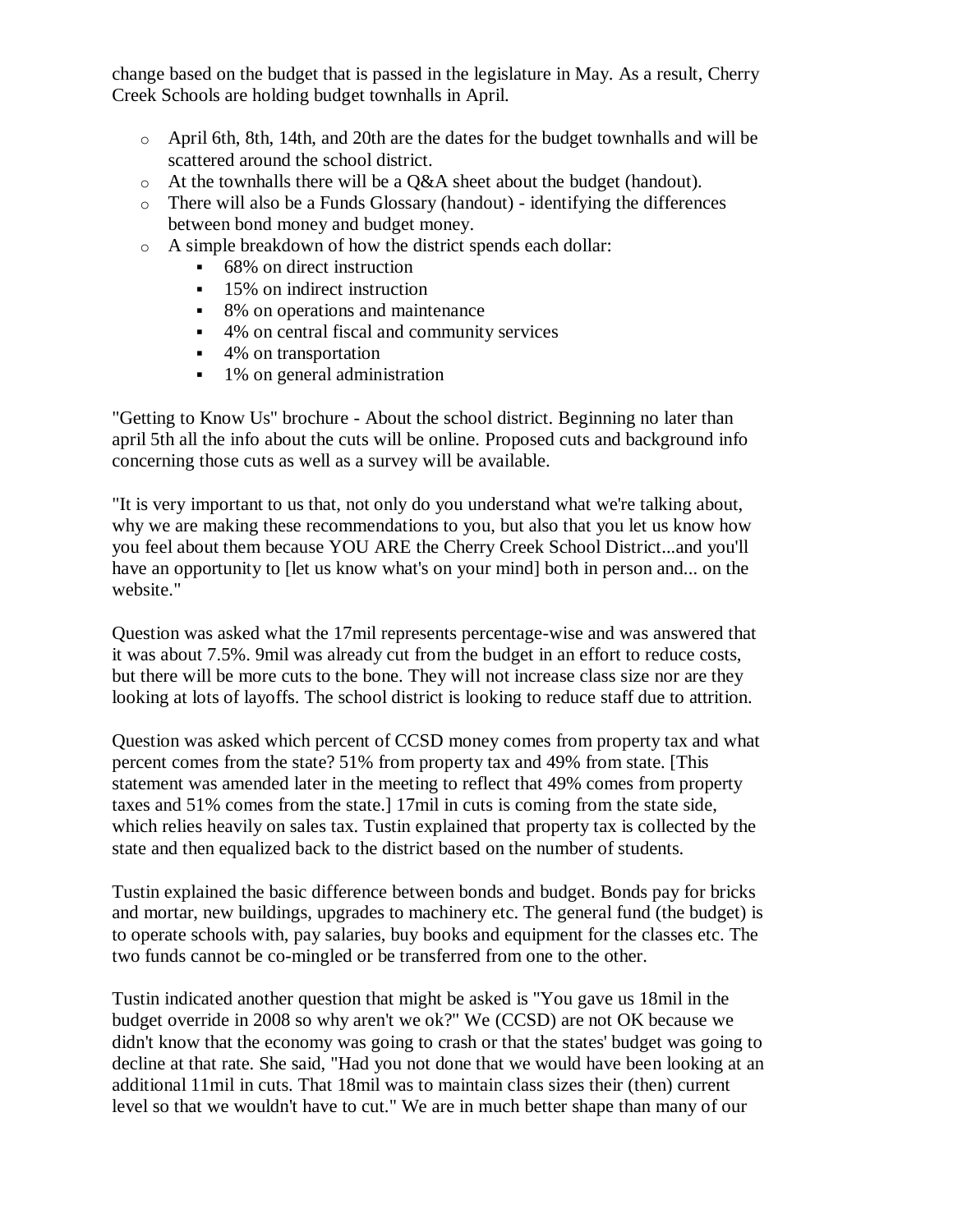neighbors because of that reason.

Question was asked if CCSD is still expecting student growth? CCSD is continuing to grow at about the rate of 500-600 students each year. Wendy explained that once the economy stabilizes, the builders are predicting a boom again so we need to prepare for those kids that will be coming in that case.

Wendy hit some highlights:

- Wednesday March 24, 2010 11:30am at the Hyatt in the Tech Center is the 16th annual "Leadership for Tomorrow" luncheon with the Cherry Creek Schools foundation "Stepping into the Future". The money raised from this foundation luncheon goes directly back into the classroom to support student achievement and teachers and staff. It highlights 17 outstanding senior students that have gone above and beyond in leadership skills, academic skills and public service. Individual tickets are \$75.
- Newest elementary is Pine Ridge which will open for classes in August and is located in Wheatlands Parkway neighborhood east of Southglenn shopping center. Construction costs to build was 11.3mil approved by voters in the 2008 budget election. Thank you again for voting yes on that.
- CCSD will be 60yo in July.
- Groundbreaking ceremony was held at end of January for the Institute of Science and Technology, Engineering, and Math Center on the Prarie and Overland campus. The center will open for students in August of 2011 and will serve students in grades 6-12. It's 58,000 sq ft and was funded by the 2008 bond issue, so once again thank you for that.

Upcoming events: Family Wellness Summit in conjunction with national emphasis on childhood obesity - bring children, grandchildren for free open house - April 17th 9am-2pm Grandview High School - bringing in Miles the Denver Bronco mascot, amazing food detective from Kaiser, secrets of the teenage brain, kickboxing, etc. Titled "Passport to Health" and it will get stamped through the various areas you travel at the open house.

Save the date: get as many of our homeowners into the schools as possible. Many plays and other events that are free to see the great things happening.

Question was asked if Cherry Creek has banned soda pop in the schools. Tustin responded that CCSD has vending machines in the schools but only those without sugar. Elementary and Middle Schools do not have vending machines at all.

South Suburban Park & Rec District Jean Ray, Community Liaison [www.sspr.org](http://www.sspr.org/)

Jean gave an update on the upcoming South Suburban Park and Recreation (SSPR) Board elections. Information about the candidates can be found on the SSPR website. There are bios posted about 9 of the 11 candidates so far. SSPR Board has three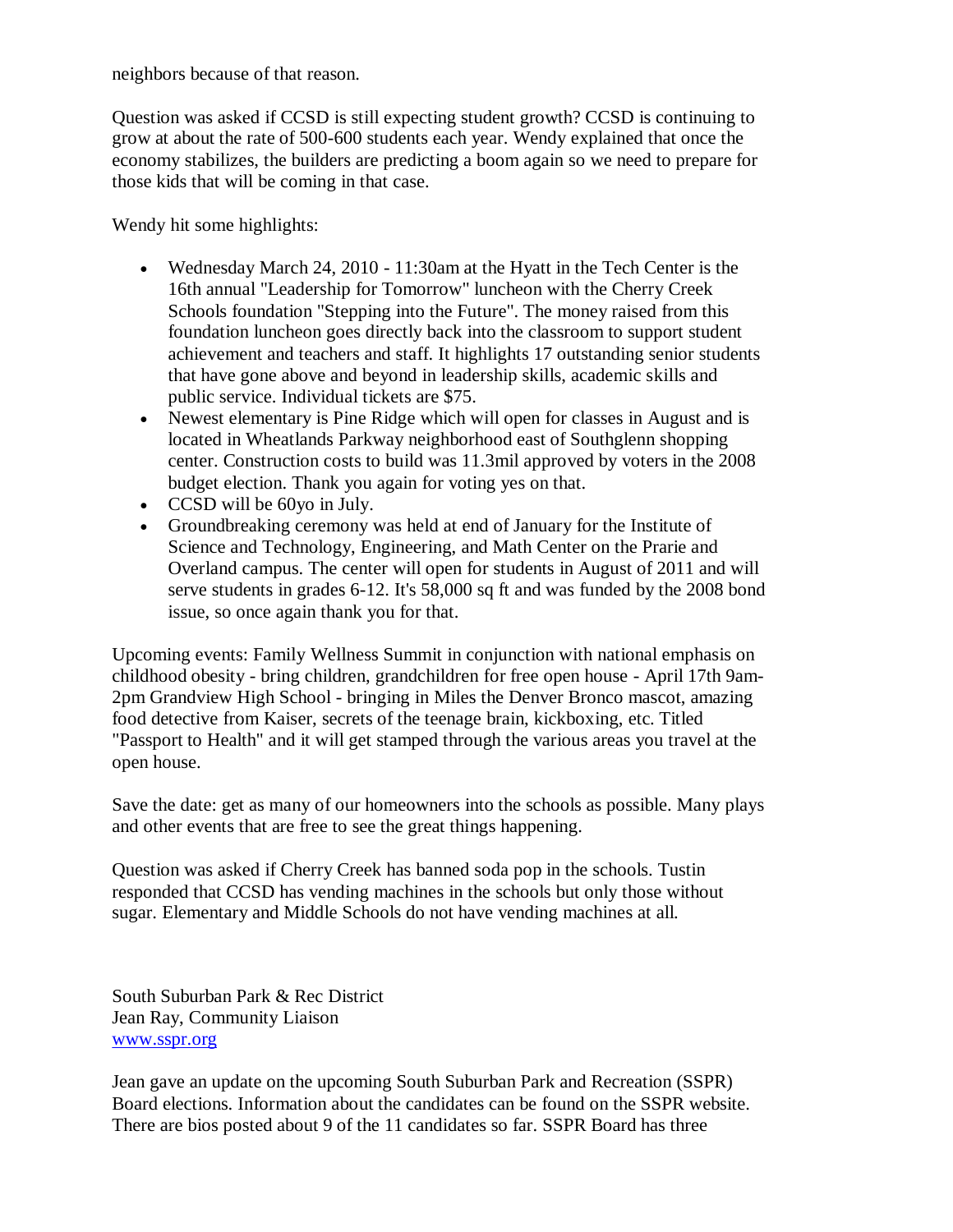positions open. Two of those positions have an incumbant. Candidates for the three positions are: Pam Eller, John "White Hair" Gillen, Gerry L. Lamb, Roger Koons, Harold L. Neal, John K. Ostermiller, Mary L. Carter, Scott LaBrash, Scott Watters, Mike Anderson, and Daniel J. Lowery. (Harold Neal and John Ostermiller are the incumbants.) Harold Neal and John Gillen are the two who currently do not have information posted on the website. Jean indicated that this election will be conducted through a mail-in ballot because SSPR is asking for an extension of the mill levy which was for parks and open space aquisition and was originally approved by voters in May 2000 and "sunsets" in 2010. Ballots will arrive between April 12th-16th and can be mailed or returned to all rec centers (or admin office) but need to be returned by May 4th. If you are not registered you need to register by the 5th of April.

Jean talked about the Free Chat scheduled at Goodson Recreation Center on April 5th at 10:30am or April 7th at 6pm. The free chat is about meeting your goals. Jennene Herbert has a masters degree in industrial organizational psychology and will focus on helping people to accomplish what they want in their life with 7 unique steps. Cost is free but you need to register as space is limited to 35 people. Call for registrations 303- 483-7089.

Blood screenings are coming up in April. Thirty different components tested for including lipid profile. Results sent to your home privately. Conducted by Colorado University Nurse Hall Sciences Center(?). No reservations are required and will be conducted 7am-9:30am on different days at different recreation centers: LoneTree Rec Center Tuesday the 20th of April, Goodson Rec Center Wednesday the 21st of April, Buck Rec Center Thursday the 22nd of April, and Family Sport Center on Friday the 23rd of April. Cost is \$40.

Jean reminded us of SSPR Easter activities. Nite Lite egg hunt at the Mini-golf course at Belleview and Windmere on Friday the 2nd of April from 6pm-9pm. Sheridan Rec Center on the 3rd of April at 1:30pm there will be a traditional egg hunt. For those looking for the more eggstravagant egg scramble at the LoneTree Golf Club Brunch on Sunday the 4th from 10am-2pm.

There will be a Rose Pruning workshop on Saturday, May 1st (rain date May 8th) from 8am to 12pm at the War Memorial Rose Garden at 5804 S. Bemis Street. The Arapahoe County Master Gardeners, the Denver Rose Society and others invite the public to attend and learn about pruning, planting and growing your own roses. Light refreshments will be served. Please bring your own pair of bypass-type pruning shears and gloves for hands-on training. Make a reservation at 303-721-8478.

Fire Districts Chief Jerry Rhodes, Cunningham [\[www.cfpd.org\]](http://www.cfpd.org/)[\[www.littletongov.org\]](http://www.littletongov.org/)[\[www.parkerfire.org\]](http://www.parkerfire.org/)[\[www.southmetro.org\]](http://www.southmetro.org/)

For the North Central Region (Homeland Security Region for this area) our Information Analysis Center got an award for Analysis Center of the Year (voted on by the other Homeland Security analysis centers). This is a notable award for Colorado as other large cities are interested in reproducing our success regarding co-operative work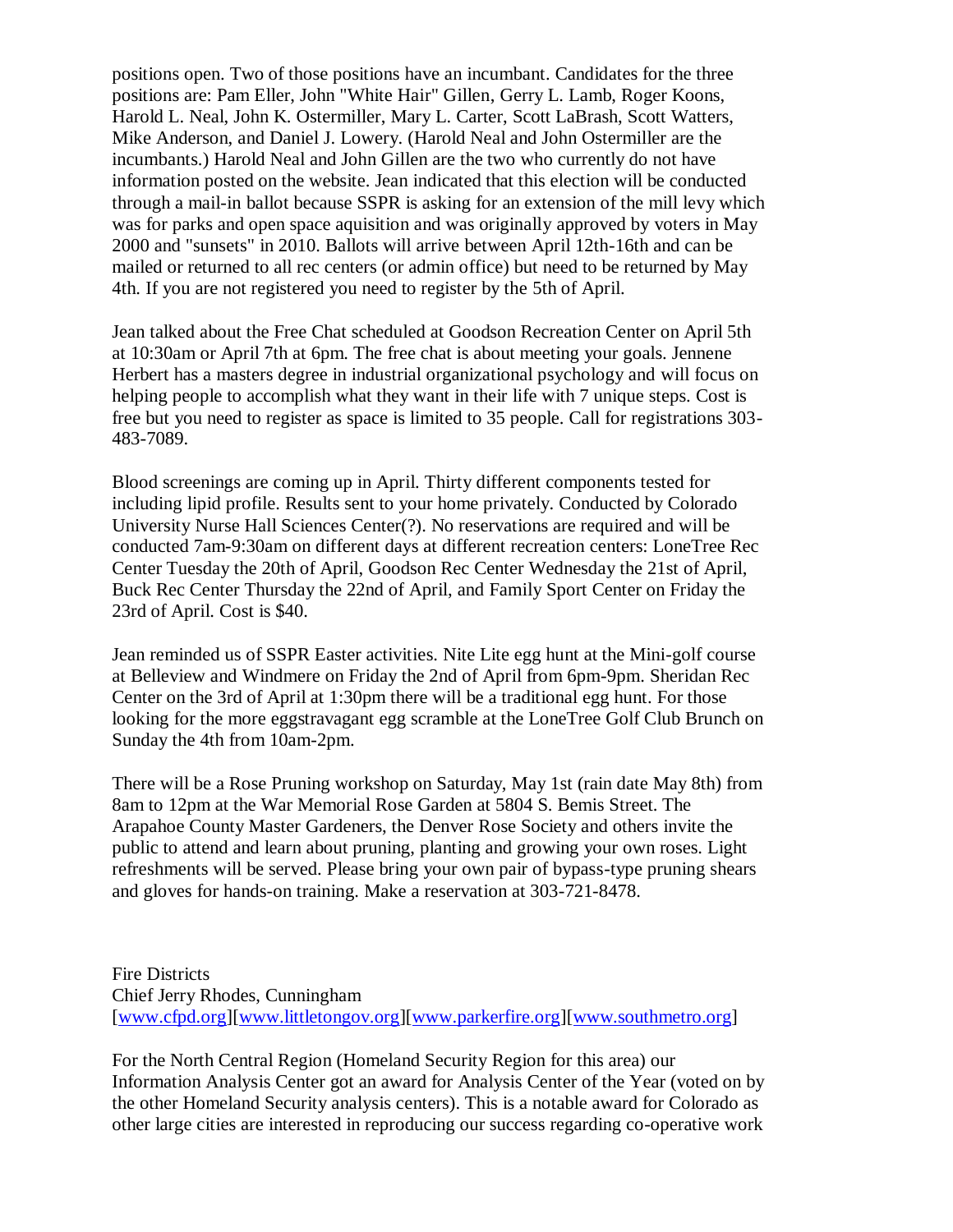between multiple local and federal agencies. This level of co-operative work is said to be 'not normal' for a large city and it's suburbs.

This year there will be certification teams working on Tornados. There will be small exercises, management exercises and a large metro-wide exercise of the year which will be a tornado that will wipe out a lot of the city of Centennial, will mess up Littleton, will mess up Denver, and will mess up Aurora as well. The purpose of these exercises will be to test the system as far as multiple jurisdictions working together and bringing together mutual aid groups from across the front range. Mutual aid agreements already exists between many of the fire departments from Fort Collins to Colorado Springs.

## Cunningham

Cunningham was able to obtain a grant for SCBA's for about \$300,000. The fire departments across the metro area are working towards standardizing their equipment for interchangability. This is the 4th year of a 5 year grant cycle. The completion of the grant cycle will be one of the first Urban Area Security Initiative (UASI) that has actually taken such a big project and completed it out of the 34 UASI cities across the U.S.

Question was asked about the price of one pack (SCBA). Chief Rhodes indicated that the cost of 1 pack would be about \$3,200 if the Fire District bought them on their own. He further explained that the purchaser for this grant process, the City and County of Denver, got the price down to under \$2,400 per unit by ordering in bulk, which is something you can do when the entire metro area is using the same equipment. The replacement costs in the future are anticipated to be able to take advantage of this bulk price grouping.

Cunningham also obtained a grant for 75% of the cost of a new medic unit which costs about \$154,000.

Cunningham has no elections this time around. There were three openings on the board and there were only three candidates so all three made it onto the board.

There will be an open house out of Station Three for EMS week in May.

## Littleton

Littleton FD has placed their fifth Medic Unit into service to cover the west end of Centennial.

Littleton Firefighters Charity Ball is Saturday the 27th of March.

## South Metro

South Metro Fire Rescue Authority sweetheart ball was a success at raising \$35,000 to purchase Automatic External Defibrilators for schools. Bulk price for an AED is about \$1,100 each.

SMFR will be having a contested election. Ballots going out in the week of April 12th

Firefighters extinguished a fire at Go Dodge on E Arapahoe Rd in a seperate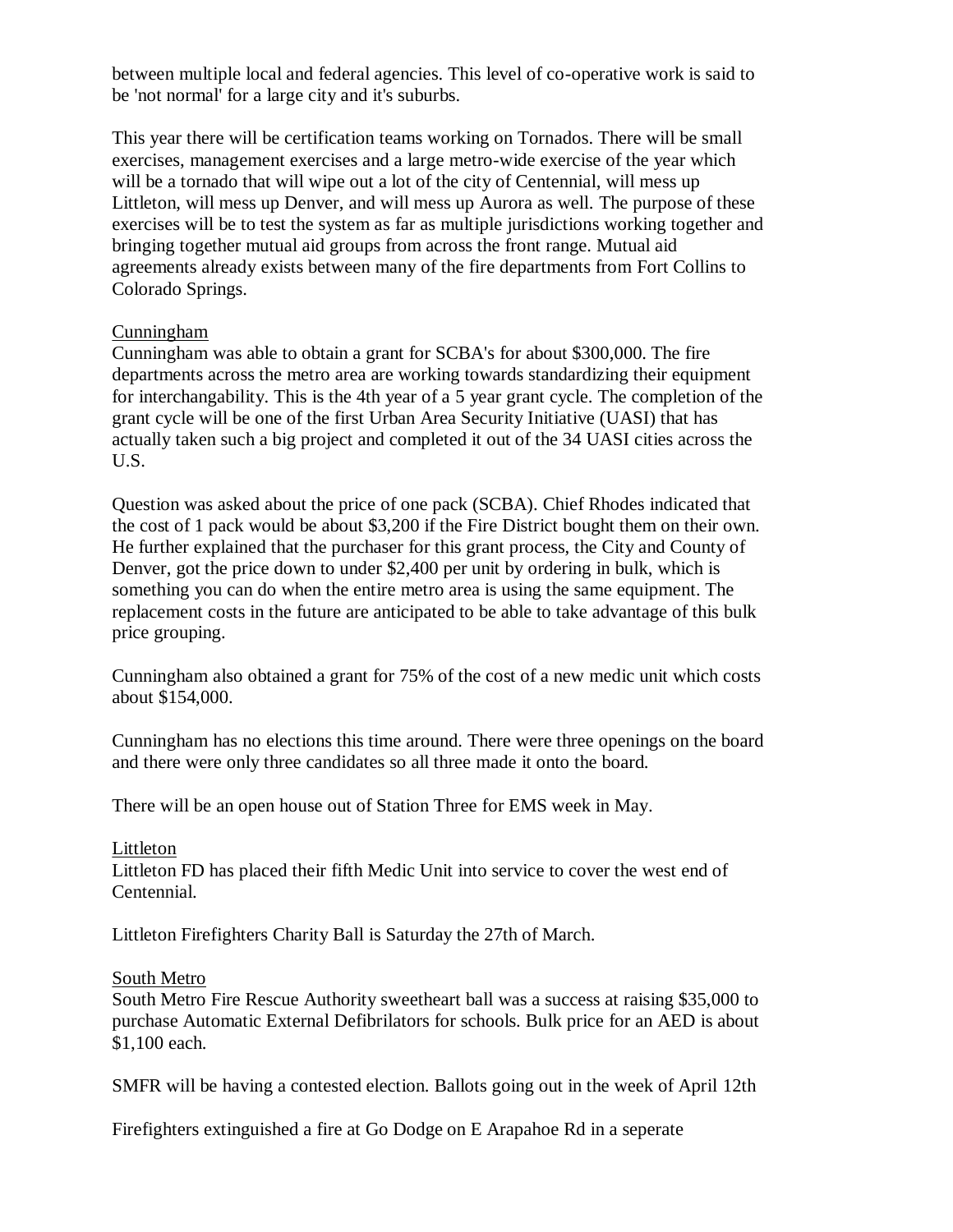mechanical room. The fire spread to the roof after starting in non-portable cleaning equipment.

South Metro and Cunningham firefighters are learning about improvised explosive devices and incendiaries and what to know when responding to these types of incidents with the Douglas County Bomb Squad. The UASI group training for 2011 will be on IED's so as to be ready and trained for the eventuality of this type of activity, should it make it's way to Colorado.

A question was asked if there was any specific intelligence that Colorado was being targeted. Chief Rhodes explained a historical point that Colorado has been home to domestic terrorists for the past 70-80 years as there are many places in the state where you can go and nobody knows you are there. There was further discussion with regard to past and future potential domestic terrorism.

A question was asked about South Metro Fire Academy status. Chief Rhodes stated that their selection process was complete for the first one, and they are moving forward with plans for future classes.

City of Centennial Wayne Reed, Director of Planning & Development Marcus McAskin, City Attorney's Office [www.centennialcolorado.com](http://www.centennialcolorado.com/)

Wayne provided an update on the Census. Regarding the issue involving the envelopes coming to Centennial residents with a city name other than Centennial, the 9-digit zip code on the envelope identifies the specific city, not necessarily the city name. This is a widespread issue and the enumeration has always been dealt with correctly in the past.

Tustin Amole, Cherry Creek School District, made a minor correction on her previous presentation stating that 49% of the money comes from property tax and 51% of the money comes from the state.

Gerry Cummins stated that Mayor Noon has indicated that the City might gain access to "March to the Mailbox" t-shirts for promoting the census. Details forthcoming.

Wayne talked about how the City passed a moratorium on medical marijuana land uses in December due to the evolving landscape regarding medical marijuana. The state is currently looking at two bills dealing with medical marijuana. One is strictly about the patient/caregiver relationship. The other is looking at what model medical marijuana will operate under, retail vs. non-retail. Medical marijuana dispensaries are often operated under the retail model. The City has a moratorium on the operation of these dispensaries. The city recognizes the state constitutional amendment which is unlike that of other states. Those other states have passed some kind of bill to enable medical marijuana to be allowed. The constitutional amendment in this state is very strong. The only way the amendment will come out is by another vote to amend the constitution.

Wayne discussed how Amendment 20 lays out the right for individuals with a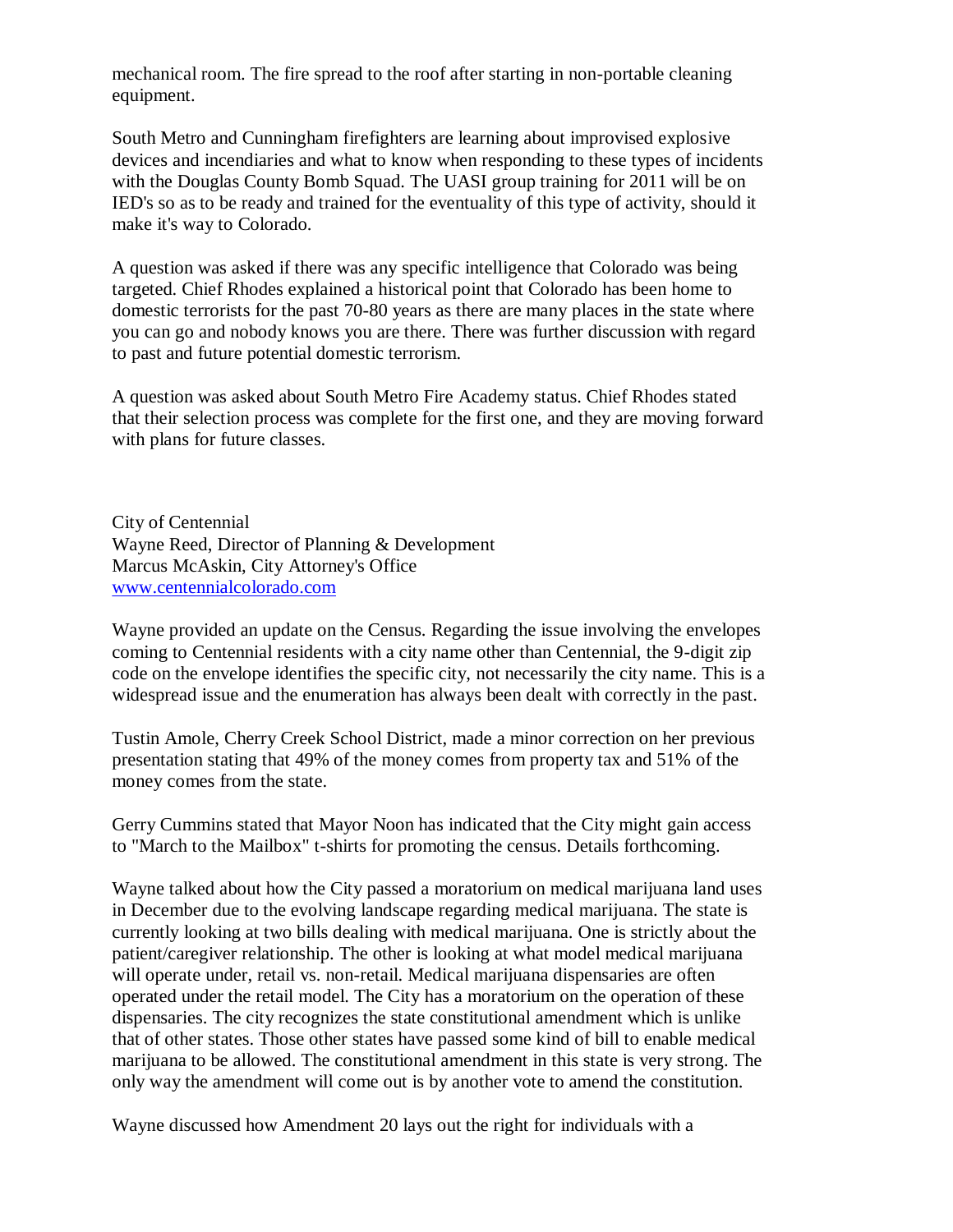debilitating disease to have medical marijuana, to grow a certain number of their own plants as well as for caregivers to grow plants to take care of patients who cannot grow their own marijuana. Beyond that there is a vagueness in the amendment.

Wayne recounted the Cannamart incident from the city's perspective. Cannamart was issued a cease and desist order because the business did not disclose on the business license and sales tax license permit request what they were doing. Neither did they use the name CannaMart in the description of the name of the business. The description of the business, for example, was listed as "health products". That, in and of itself, did not cause the cease and desist, but rather a myriad of things, including that. Wayne related an example of another item that contributed being that they had no building permit. Wayne re-iterated for CenCON that anytime a building is renovated, erected, new tenant finish etc. there must be a building permit. Also there was no zoning verification asked for, so, with all that (and more), the moratorium was enacted. An ordinance has not been put forth to the city council as of yet, with regard to medical marijuana dispensaries, as staff feels it would be premature. The city is waiting for the state to unveil what it is going to do in this regard, as it has implications for local municipalities.

A question was asked about what has been done to determine what other jurisdictions are doing so that when the time comes to make recommendations to the City Council, the city staff will be ready to make them? Marcus answered that the City has a great grasp on what other jurisdictions are doing because the Colorado Municipal League (CML) has a staff attorney who is tracking what the other jurisdictions are doing with regard to this issue. Marcus also talked about how those solutions run the gamut like Denver, for example, which allows the dispensary model with limits, to the city of Greeley where they say that it's a land use issue and they ban it outright because they are a Home Rule city. Ultimately the City of Centennial may do that as well, with the understanding that banning it outright would probably bring a suite, and the City of Centennial would join in the litigation.

Wayne added that the City of Centennial, prior to CML coming out, the Planning  $\&$ Development department had contacted all 274 municipalities in Colorado to determine what they had done, in order to gain a 'broad brush' understanding around the state. In February the city held an informal workshop with the staff's of the surrounding communities, and all but Littleton and Douglas County attended. The informal workshop showed that some communities have not even begun to determine what they would be doing, while others were in various stages of investigation and others were contemplating regulation but hadn't moved forward. The dialog itself told them that this affects all communities. What grew out of this was the building officials' understanding of the need to elevate this issue. If the code does not address this land use, which is unique, they may need to attach an addendum to properly safeguard property and lives. This is evidenced by what has happened in the past to houses used to grow marijuana and the extremes that need to be taken, post sale, to make the house safe to live in again.

Marcus continued by giving some background regarding amendment 20 passed in 2000. There were a total of 5000 patients on the medical marijuana registry by the end of 2008. At that point, the DOJ memo by Eric Holder came out saying that DA's should not focus on marijuana prosecution unless there is a clear violation of federal law. He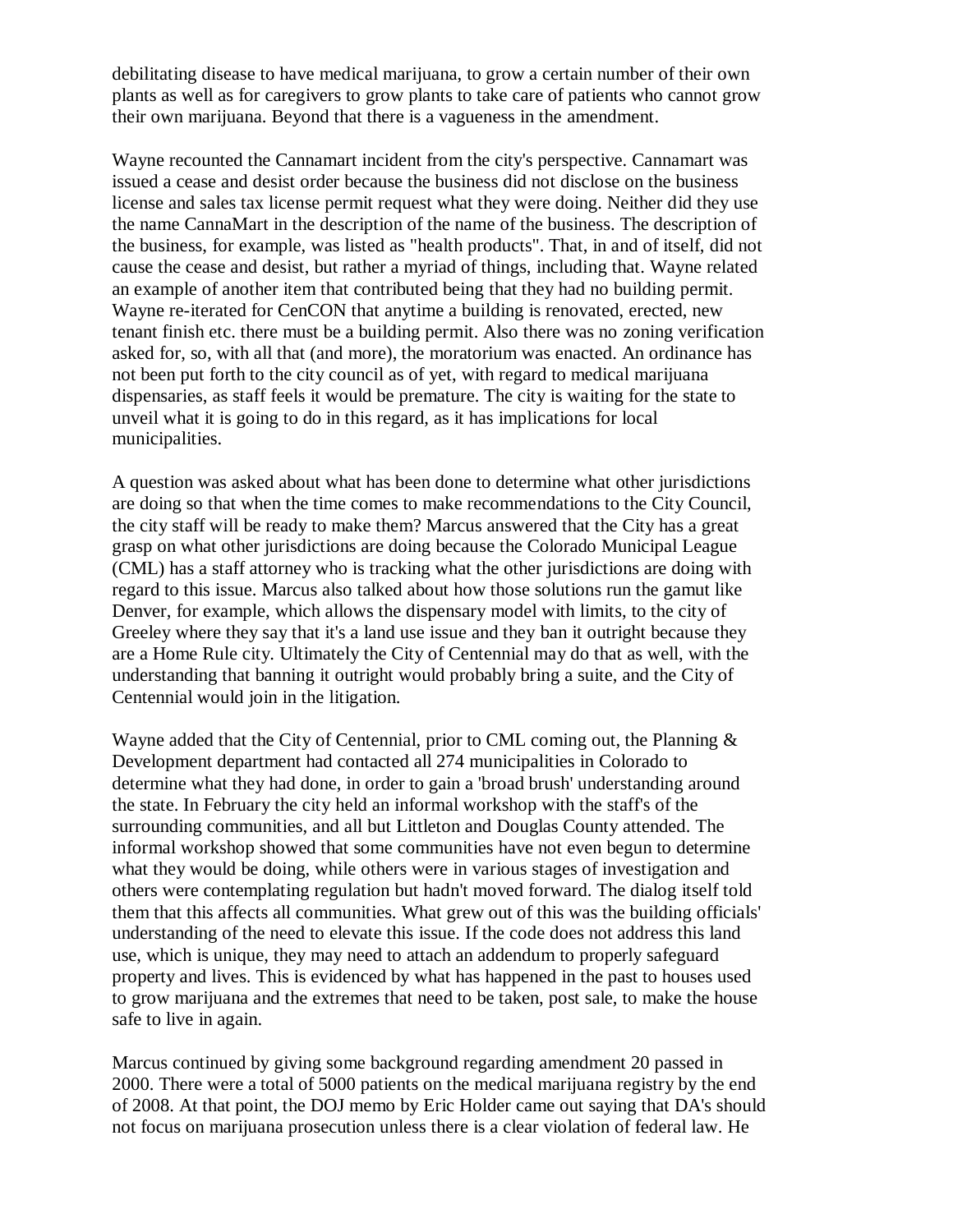said, in the states where medical marijuana is operating within it's construct, don't allocate any resources to prosecution. This memo had the effect of changing the risk/reward balance for entrepreneurs. There was a flood of applications for medical marijuana dispensaries followed by a flood of medical marijuana cards (up to 500 new applications daily). An interesting trend was observed wherein the average age of patients on the registry is decreasing. There are many 19-20 year olds with 'insomnia' and/or 'severe back pain'. At one time there was a rulemaking hearing to limit the number of patients to a doctor to 5, but that ruling was thrown out on a procedural defect.

SB-109 has been sailing through the legislature and will likely become law. It sets new standards for the doctor/patient relationship regarding medical marijuana to something more bona fide. Examples such as; There has to be a physical exam and there must be a minimum of 2 visits prior to the request being granted. There are many restrictions on the financial relationship between the doctor and the patient to discourage kickbacks to the doctor from the dispensary. Doctors must have license to write prescriptions in Colorado (some doctors in Colorado don't have that).

HB-1284 is more controversial. It creates a 2 tier licensing program similar to liquor licensing. As an applicant you have 2 applications, one to local and one to state. There are different requirements, background checks etc. in the current form (which changes daily), as well as a local opt-out provision. The local opt-out provision provides any jurisdiction the ability to opt out through a vote of those constituents (to bar dispensaries for example). The Greeley ruling is being watched and may shed some light. July 1, 2011 is the effective date if it's passed. In it's final form it may or may not allow local authorities to adopt additional standards such as, no more than 1200 sq ft, no more than x number in the city, all applicants for licenses must be Colorado residents etc.

Local authorities don't like the bill because it sets up 3 categories of licensees, medical marijuana dispensaries, licensed grow locations, and manufacturing facilities for edibles. They don't like it is because there is nothing in amendment 20 that mentions dispensaries, grow centers etc. So why make legal that which is not contained in amendment 20? The bill also includes things like; books and records of medical marijuana centers must be opened for inspection without notice for the current year and three previous years, the premises must be open to spot inspection by the department of revenue and local law enforcement, etc.

Chief Rhodes offered that fire departments are involved in the bill writing process from the point of offering advice regarding meeting safety codes. Some of the components of medical marijuana such as making brownies etc. should be looked at just for general food safety. Chief Rhodes commented that the city attorney's office is probably one of the best informed of the cities in the front range with regard to this issue of medical marijuana and it's projected impact on a city. He also stated that the amount of chemicals that are involved in today's marijuana should require some sort of measurement of standards if the product is to be deemed a medical drug.

Marcus revisited the CannaMart incident. CannaMart opened in the one place in Centennial where you can't operate a pharmacy based on zoning regulations. CannaMart's arguments, over and over, were that they were a pharmacy. The judge,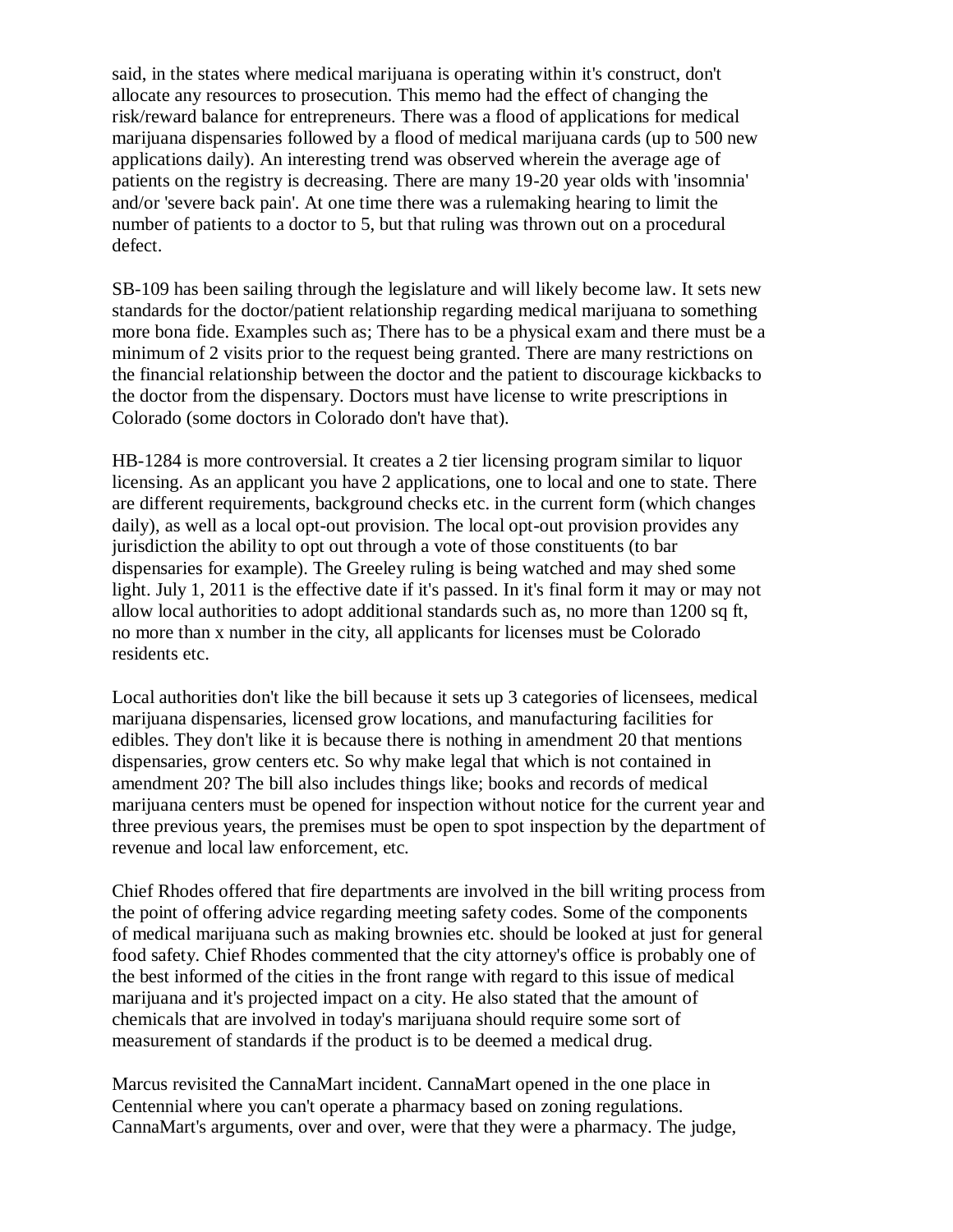although he said that they could stay open on the one hand, had to shut down on the other hand because they did not meet zoning requirements.

Question was asked if this was going to be passed this year. Marcus's answer was noncommittal but his thought was that it would be passed sooner rather than later.

Chief Rhodes talked about the damage to the location of a grow operation due to mold etc.

Discussion ensued regarding grow operations and the effect on the structures (buildings) that they are contained in.

Marcus talked about the moratorium and it's practical application and direction. It's a common use in land use cases. It's designed to allow time for legislation to be enacted to deal with new types of land use cases.

Marcus opened up the discussion for questions.

Is the city looking at putting restrictions on grow operations? Yes and no; the city is still looking at all the various options regarding them. Need more guidance from city council.

Comment was made to tax the hell out of it so that growers, dispensaries et. al. go somewhere else less taxing. Discussion ensued regarding the benefits and drawbacks of the city taxing the medical marijuana industry.

Do we have mechanism to treat medical marijuana as a drug at the city level, county level, or state level? Discussion ensued regarding the things that might need those mechanisms. What a prescription requires. How marijuana is a schedule 1 vs. schedule 2 drug. What a schedule 2 drug is. Medical marijuana is not prescribed but rather a referral. Do we cede this authority to the federal government? Formulations, testing, prescribing, distributing.

Wayne wanted to clarify that the moratorium does not keep anyone who is a proper card carrier to grow and consume medical marijuana themselves, only that it prohibits the other uses that are above and beyond that granted by amendment 20. The city and staff is vigorously opposing those operations that fall under the moratorium. If anyone is reasonably aware of an operational medical marijuana dispensary in the city's confines, the city will investigate if asked.

Chief Rhodes offered that the reality is more towards code enforcement. He explained that in order to get a high yield, the need exists to enhance the grow. If the grow operation is built to code, your profit margin is limited because of what it would take in infrastructure to meet code. In some areas it's a little self-limiting, in houses, for example, there is tremendous power consumption and in most cases the rig was not put together by a licensed electrician, thus, out of code.

Wayne noted that there was one operation where a hole was drilled into the wall and the power was tapped into the main line in an attempt to circumvent the power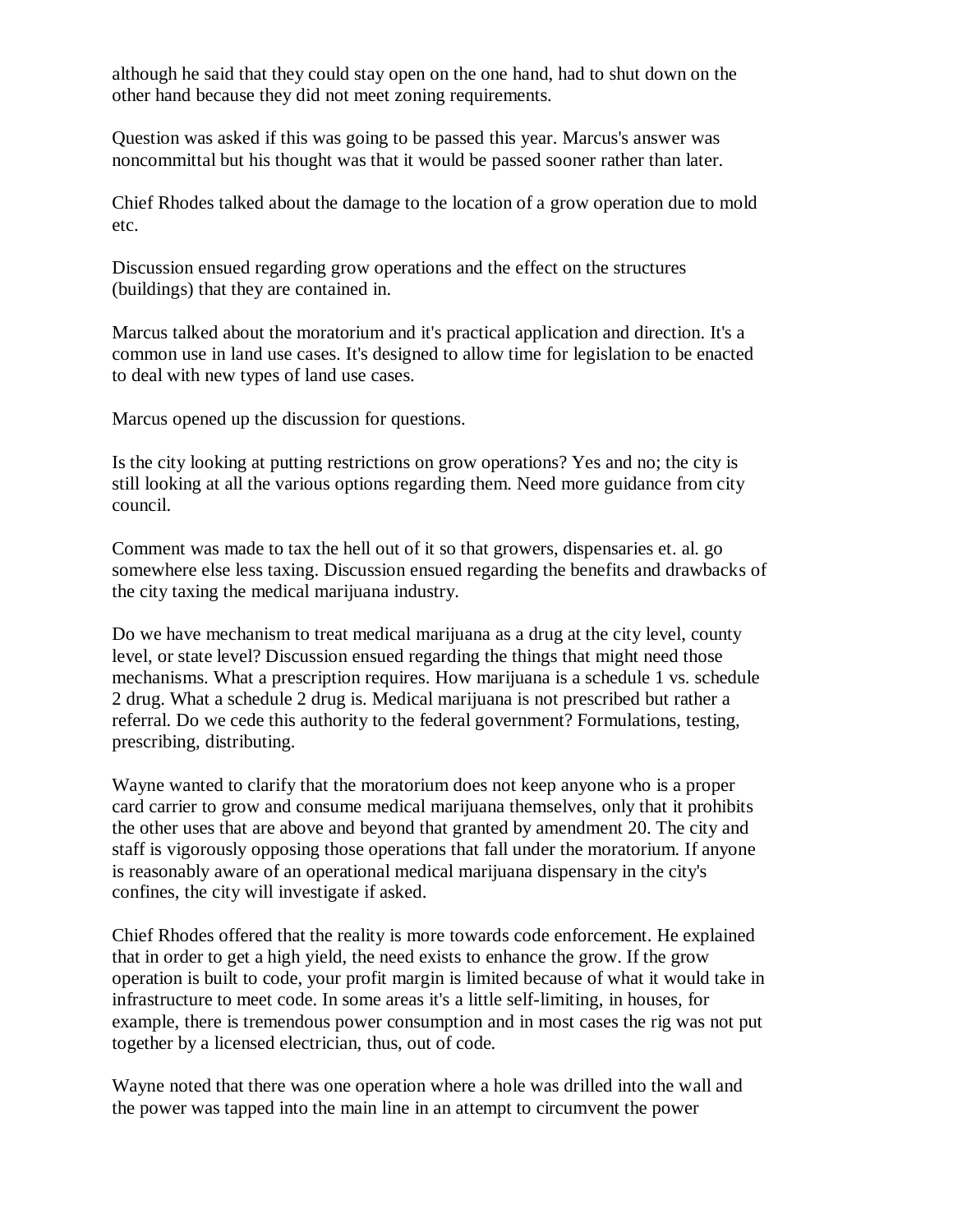consumption monitoring devices.

Discussion ensued regarding what was voted on in 2000 and comparing it to what is happening now.

Existing pharmacies cannot touch medical marijuana as it is a schedule 1 drug.

Discussion ended on medical marijuana.

Question was asked when is the groundbreaking of the IKEA store? Wayne answered that the official groundbreaking will be in the month of April.

Other questions... Where is it at? Next to the WOW store near Centennial Promenade. Will take 18 months to build. What street improvements will be made for this building? No intersections created. New striping. Streets currently have adequate capacity. Wayfinding signage program would be good to have, and the city is working on instituting something like that. First three months will be chaos. Signage, law enforcement etc. will be present but the chaos will exist for the first few months. After that it will calm down.

For notification of the groundbreaking (and other events), join the city's email notification list on the city's website.

CenCON Business Minutes Christopher Raab, Secretary Don Doer moved to approve minutes. Michael Hall seconded the motion. The motion carried.

Rhonda Livingston, President Pro-Tem There are a few open houses happening:

- Mar 29 3-6pm Land Development Code rewrite at the Civic Center.
- Mar 31 Civic Center park at the Civic Center.
- Apr 13 Code Enforcement workshop (RSVP requested)

Spring Break next week for Cherry Creek School District, watch out for children.

Treasurer Report Don Strickland, Treasurer

Member count: 56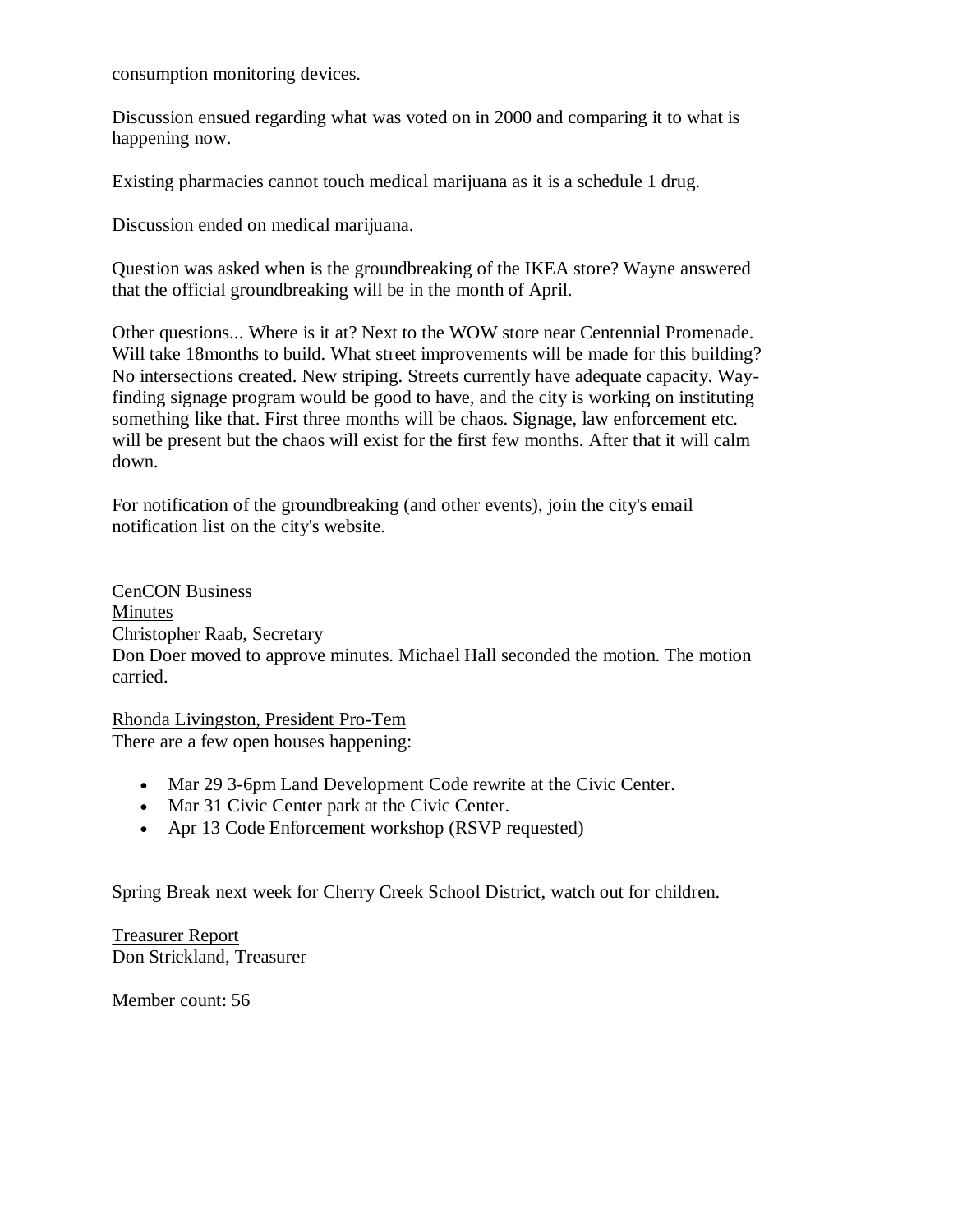March 22, 2010

### **Checking:**

Previous Balance: \$416.02

Deposits:

Dues:

From Savings:

Expenses:

Current Balance: \$416.02

## **Savings:**

Previous Balance: \$2189.26 To Checking: Interest: \$.50 Current Balance: \$2189.76

Dues collected from: Southwinds Civic Association

There was a \$10 service charge assessed for inactivity on the savings account. Bank Manager told Don that he would remove that charge.

Andrea Suhaka, VP Membership Nothing to report Dues notices should go out this coming Monday Elections are next month

Frank Green, Webmaster Nothing to report

Gerry Cummins, President (Andrea Suhaka spoke for Gerry) CAI/CenCON workshop tomorrow. Specific topics include:

- Liens, Collections and Foreclosures
- Financial Management and Reserves
- Fiduciary Responsibilities of Board Members

Conducted at the Civic Center

CenCON Activities Proposed Bylaw Revisions Andrea Suhaka, VP Membership